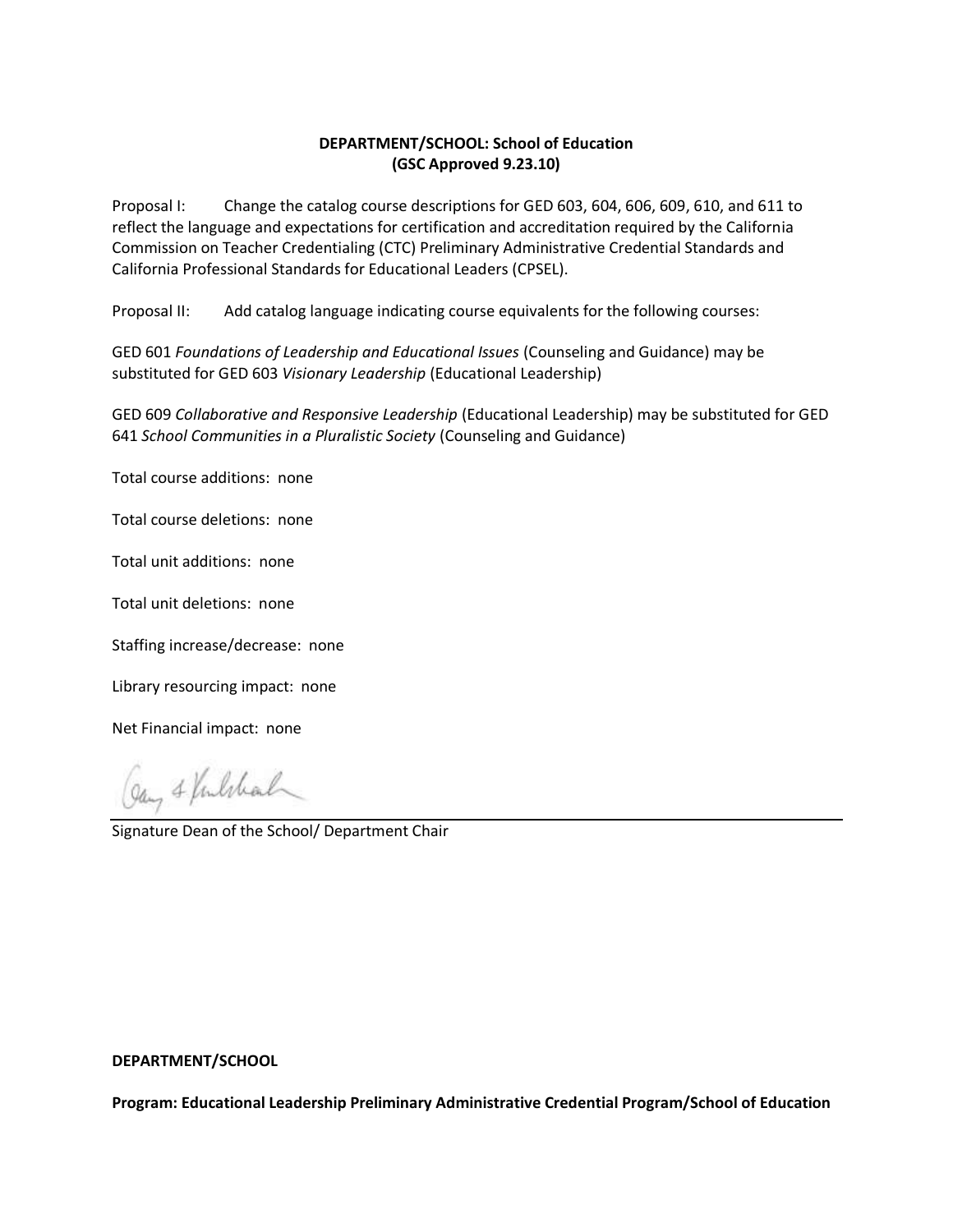#### **PROPOSAL I:**

Rationale: (Minor Change) During the process of completing CTC required Biennial Reports and Program Assessments, it became apparent to the School of Education Educational Leadership Program Committee that the current catalog course descriptions for GED 603, 604, 606, 609, 610, and 611 provide only brief descriptions of course content. These descriptions fail to provide an overview of the breadth, depth, and rigor of the courses which is required by CTC for accreditation of the program and for meeting the requirements for the Preliminary Administrative Services Credential. This proposal seeks to change the catalog course descriptions to the course descriptions approved by CTC in the School of Education's accreditation documents.

### **PROPOSAL II:**

Rationale: (Minor Change) Because of the extensive overlap of outcomes within GED 601 *Foundations of Leadership and Educational Issues* (Counseling and Guidance) and GED 603 *Visionary Leadership*  (Educational Leadership) and within GED 609 *Collaborative and Responsive Leadership* (Educational Leadership) may be substituted for GED 641 *School Communities in a Pluralistic Society* (Counseling and Guidance), program advisors have substituted GED 601 and GED 603 and GED 609 and GED 641 on an individual student basis due to scheduling conflicts affecting course availability. This has been accomplished through the use of the course substitution form. This proposal seeks to add the course equivalent language to the catalog thereby eliminating the need for the course substitution form due to the extensive overlap of outcomes within the above courses.

# **Educational Leadership: Current Graduate Catalog Language and Proposed CTC Approved Course Descriptions**

# **GED 601 (3) FOUNDATIONS OF LEADERSHIP AND EDUCATIONAL ISSUES**

A study of leadership theory and skills in the context of today's management/administrative problems as they relate to current critical educational issues, especially those in public education.

# **CATALOG PROPOSAL**

#### **GED 601 (3) FOUNDATIONS OF LEADERSHIP AND EDUCATIONAL ISSUES**

A study of leadership theory and skills in the context of today's management/administrative problems as they relate to current critical educational issues, especially those in public education (may be substituted for GED 603, Visionary Leadership).

# **GED 603 (3) VISIONARY LEADERSHIP**

Study of leadership practices that establish and support a shared vision for student learning throughout the school community.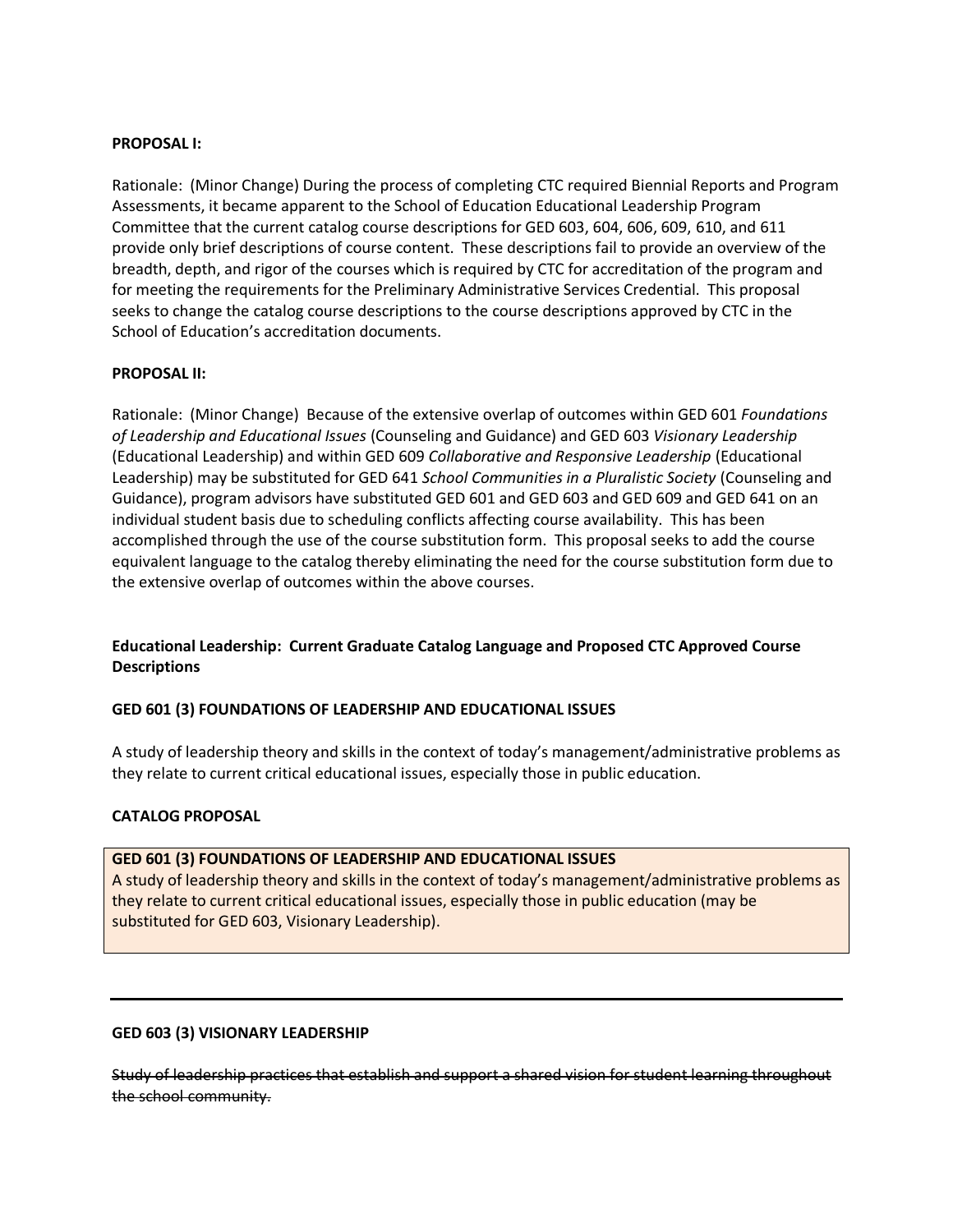# **CATALOG PROPOSAL**

### **GED 603 (3) VISIONARY LEADERSHIP**

The course provides an opportunity for the candidate to learn to facilitate the development, articulation, implementation and stewardship of a vision of teaching and learning that is shared and supported by the school community. **CTC Standard 6(a)/CPSEL Standard 1** (may be substituted for GED 601, Foundations of Leadership and Educational Issues).

# **GED 604 (3) INSTRUCTIONAL LEADERSHIP FOR THE SUCCESS OF ALL STUDENTS**

Study of strategies for translating the shared vision into observable actions including management of resources and collaboratively effecting improvements in curriculum and instruction for student success.

# **CATALOG PROPOSAL**

### **GED 604 (3) INSTRUCTIONAL LEADERSHIP FOR THE SUCCESS OF ALL STUDENTS**

Culture of Teaching and Learning: This course provides an opportunity for the candidate to learn how to advocate, nurture, and sustain a school culture and instructional program that is conducive to student learning and staff professional growth. Coursework and fieldwork focus on the implementation of state adopted academic content standards, frameworks and instructional materials as well as assessment and accountability systems. **CTC Standard 6(b)/CPSEL Standard 2**

# **GED 606 (3) ORGANIZATIONAL LEADERSHIP AND RESOURCE MANAGEMENT**

Study of labor relations, collective bargaining and management of contractual agreements with a focus on how to prioritize, plan and allocate human, fiscal and material resources to support the learning of all students.

#### **CATALOG PROPOSAL**

# **GED 606 (3) ORGANIZATIONAL LEADERSHIP AND RESOURCE MANAGEMENT**

This course provides an opportunity for the candidate to learn how to ensure the management if the organization, operations and resources for a safe, efficient, and effective learning environment. The course includes the study and application of organizational theory that reflects effective leadership and management concepts and strategies that contribute to student achievement and the professional participation of all adults in the school community. CTC Standard 6(c)/CPSEL Standard 3

#### **GED 609 (3) COLLABORATIVE AND RESPONSIVE LEADERSHIP**

Study of strategies for supporting and maintaining the shared vision of student learning with the extended learning community.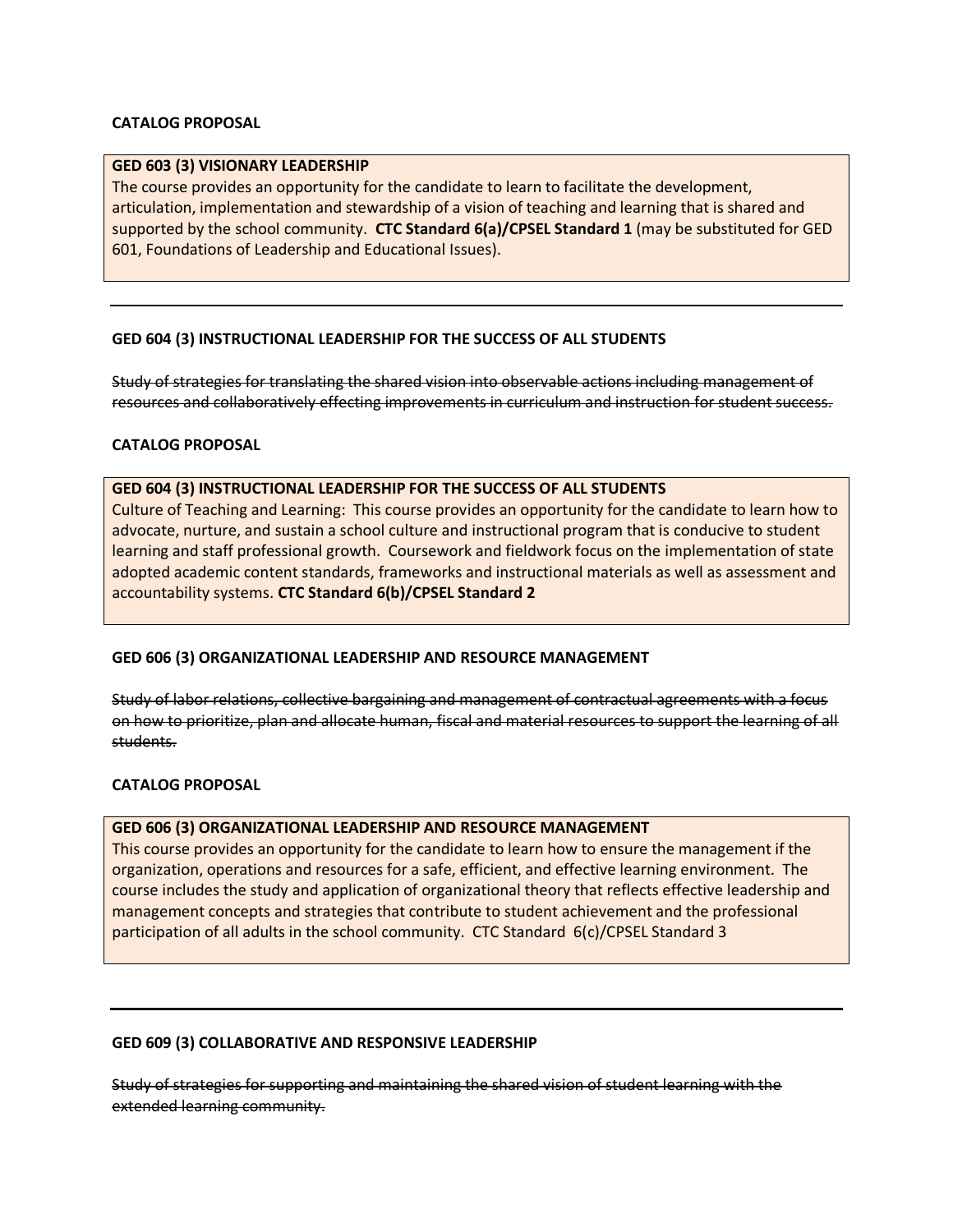### **CATALOG PROPOSAL**

#### **GED 609 (3) COLLABORATIVE AND RESPONSIVE LEADERSHIP**

The course provides an opportunity for the candidate to learn how to work effectively with families, caregivers and community members; recognize the goals and aspirations of diverse families; respond to diverse community interests and needs; and mobilize community resources in the service of student achievement. In this regard, the program offers the candidate an opportunity to examine and evaluate their attitudes toward people of different races, culture and ethnic backgrounds as well as examine their attitudes toward sexual orientation and individuals with disabilities so they will be able to be effective leaders in a diverse setting and value individuals from different family structures religions, races, cultures, socio-economic status and ethnic backgrounds, and treat them with fairness and respect. **CTC Standard 6(d)/CPSEL Standard 4** (may be substituted for GED 641, School Communities in a Pluralistic Society).

### **GED 610 (3) LEADERSHIP WITHIN THE POLITICAL, SOCIAL, ECONOMIC AND LEGAL FRAMEWORK**

Study of laws and policies that provide oversight for students and employees; roles of school boards and others in making decisions that impact student learning experiences.

### **CATALOG PROPOSAL**

#### **GED 610 (3) LEADERSHIP WITHIN THE POLITICAL, SOCIAL, ECONOMIC AND LEGAL FRAMEWORK**

The course provides an opportunity for the candidate to learn about political, societal, economic, legal and cultural influences on schools. By augmenting the candidate's knowledge of these interconnections, the program develops the candidate's ability to understand, respond to, and influence the larger political, social, economic, legal and cultural context of schools and leadership. The program content should provide opportunities for the candidate to practice both team leadership and team membership so that the candidate can effectively generate and participate in communication with key decisionmakers in the school community. The candidate has an opportunity to learn how to view himself or herself as a leader of a team and as a member of a team by engaging in course work and fieldwork that provides opportunities to both lead and work collaboratively. **CTC Standard 6(f) /CPSEL Standard 6**

#### **GED 611 (3) ETHICAL, MORAL AND SERVANT LEADERSHIP**

Study of the moral obligations for leadership to include stewardship for guarding and protecting the school's purpose—equitable and excellent education for all students.

#### **CATALOG PROPOSAL**

#### **GED 611 (3) ETHICAL, MORAL AND SERVANT LEADERSHIP**

The course provides an opportunity for the candidate to examine, practice, and model a personal code of ethics, including protecting the rights and confidentiality of students, staff and families. The program provides an opportunity for the candidate to practice professional leadership capacity, including shared